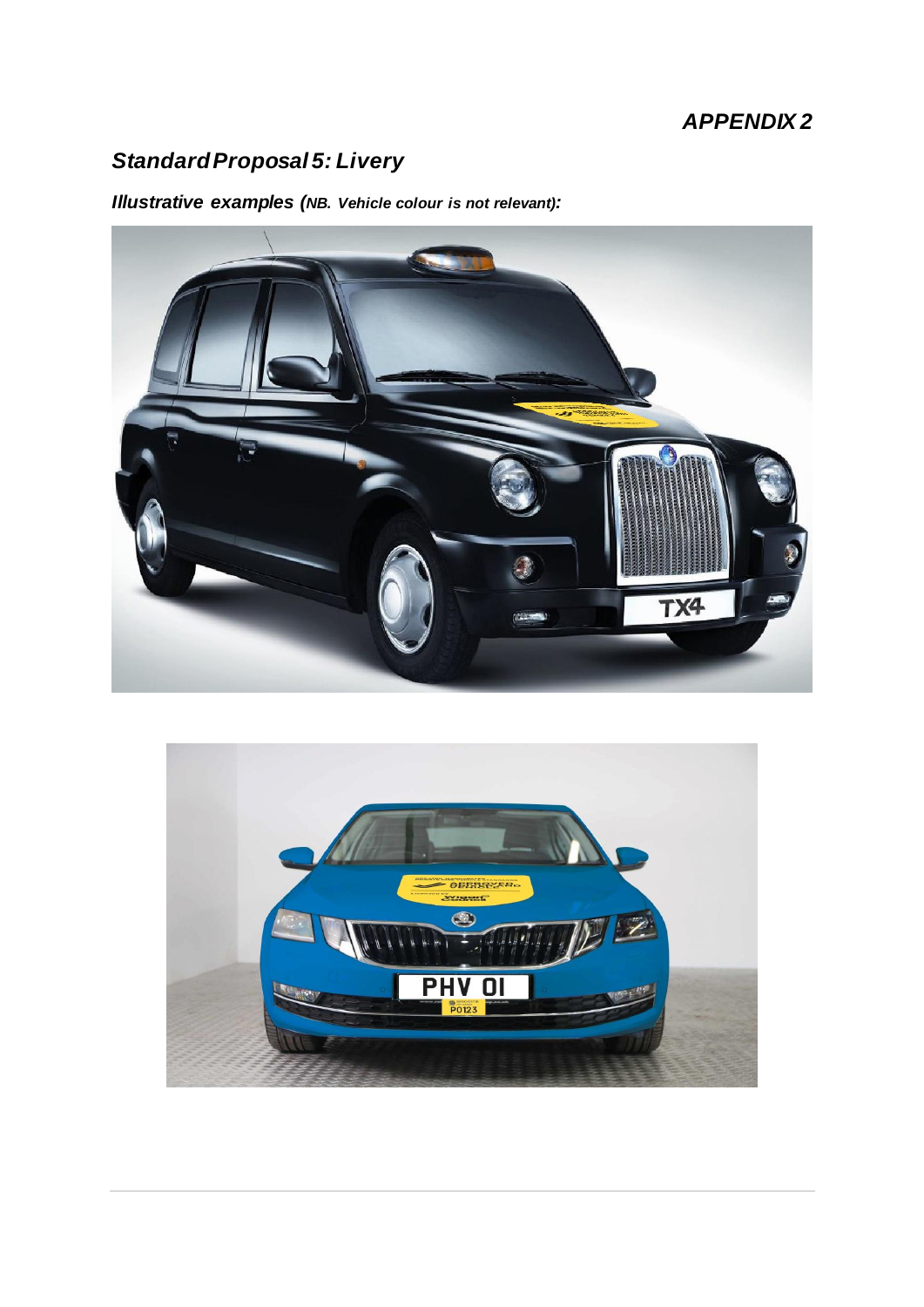



GREATER MANCHESTER TAXI AND<br>PRIVATE HIRE VEHICLE STANDARDS



Oldham

Council

**Licensed by** 



**Not insured unless booked**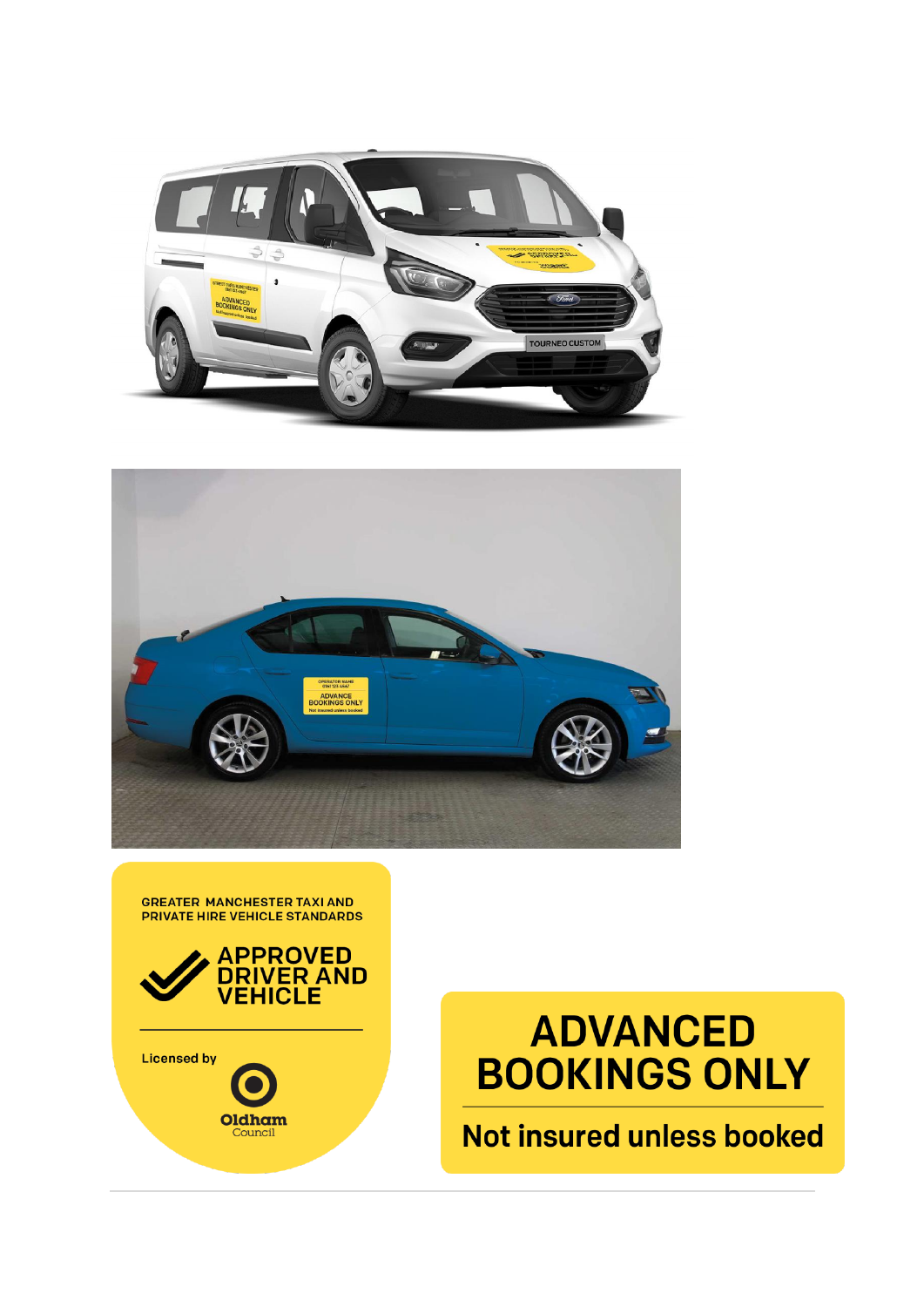## **PROPOSED PRIVATE HIRE VEHICLE CONDITIONS**

**The licensee shall at all times comply with the provisions of Part II of the local Government (Miscellaneous Provisions) Act 1976 and the conditions hereinafter provided.** 

#### **1. Definitions**

For a legal definition of the following terms, see the Local Government (Miscellaneous Provisions) Act 1976.

"Appointed Test Station" a garage approved by the Council for the purposes of carrying out a Vehicle Test

"Authorised Officer" any Officer of the Council authorised in writing by the Council for the purposes of the Local Government (Miscellaneous Provisions) Act 1976

"The Council" ………………… Council

"Identification Plates" means the plates issued by the Council for the purpose of identifying the vehicle as a private hire vehicle

"The Licensee" means the holder of a private hire vehicle licence.

"The Operator" / "PHO" a person who makes provisions for the invitation and acceptance of booking / hiring for a Private Hire Vehicle.

"The Private Hire Vehicle" a motor vehicle constructed to seat fewer than nine passengers, other than a hackney carriage or public service vehicle which is provided for hire with the services of a driver for the purpose of carrying passengers

"The Proprietor" means the person(s) who owns, or part owns the private hire person who is in possession of the vehicle if subject to a hiring or hire purchase agreement.

"The Meter" means any device for calculating the fare to be charged in respect of any journey in a private hire vehicle by reference to the distance travelled or time elapsed since the start of the journey or a combination of both

"Test" a compliance test of the vehicle undertaken at an Appointed Test Station

Words importing the masculine gender such as "he" and "him" shall include the feminine gender and be construed accordingly.

Where any condition below requires the Licensee to communicate with the Council, unless otherwise stipulated, all communication must be to the Council's Licensing Department.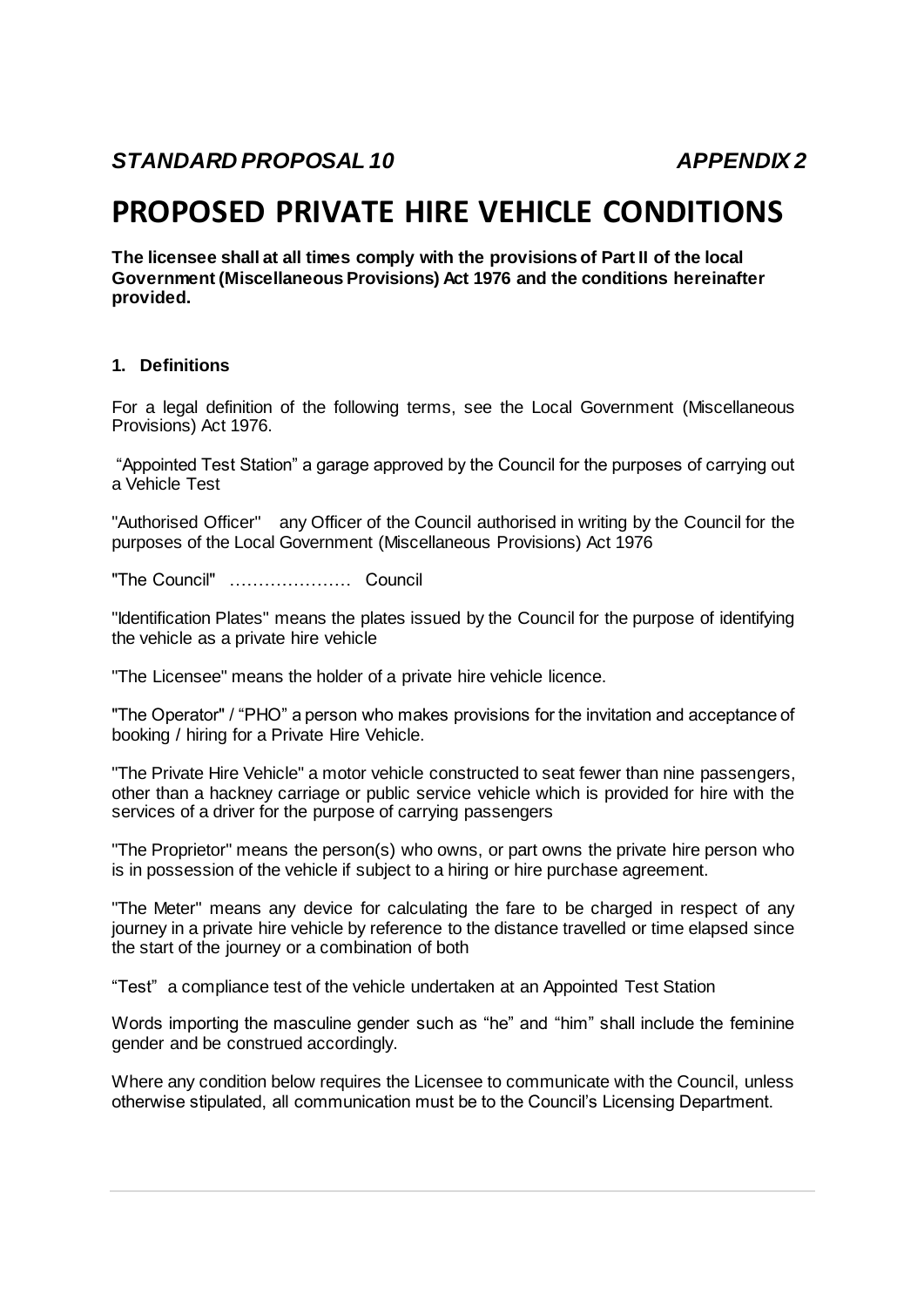#### **2. Identification Plates**

- 2.1 The vehicle front and rear licence identification plates must be displayed in the authorised plate holder, obtained from the Licensing Department; and the plate must be fixed in the plate holder using the clips provided, so as to allow them to be easily removed by an authorised officer. The plate holder should be securely fixed to the vehicle in such a way that neither it, nor the number plate are obscured; and that both are 100% visible. Cable ties are not an acceptable means of fixing plates to a vehicle or indeed to the plate holder.
- 2.2 The Licensee shall ensure that the 'Identification Plates' are maintained and kept in such condition that the information contained on the plate is clearly visible to public view at all times.
- 2.3 The Council has specified that the vehicle licence number, make, model and licence expiry date together with the number of passengers it is licensed to carry shall be placed on the identification plate attached to the vehicle. This plate must not be tampered with or amended by anybody other than an Authorised Officer.

#### **3. Condition of Vehicle**

- 3.1 The Licensee shall ensure that the private hire vehicle shall be maintained in good mechanical and structural condition at all times and be capable of satisfying the Council's mechanical and structural inspection at any time during the period the vehicle is licensed.
- 3.2 The interior and exterior of the Private Hire Vehicle shall be kept in a clean and safe condition by the Proprietor.
- 3.3 The Licensee shall not allow the mechanical and structural specification of the Private Hire Vehicle to be varied without the written consent of the Council.
- 3.4 The Licensee of the Private Hire Vehicle shall:
	- provide sufficient means by which any person in the Private Hire Vehicle may communicate with the driver during the course of the hiring;
	- ensure the interior of the vehicle is kept wind and water tight and adequately ventilated;
	- ensure the seats in the passenger compartment are properly cushioned and covered;
	- ensure the floor in the passenger compartment has a proper carpet, mat or other suitable covering;
	- ensure fittings and furniture of the Private Hire Vehicle are kept in a clean condition and well maintained and in every way fit and safe for public use;
	- provide facilities for the carriage of luggage safely and protected from damaging weather conditions.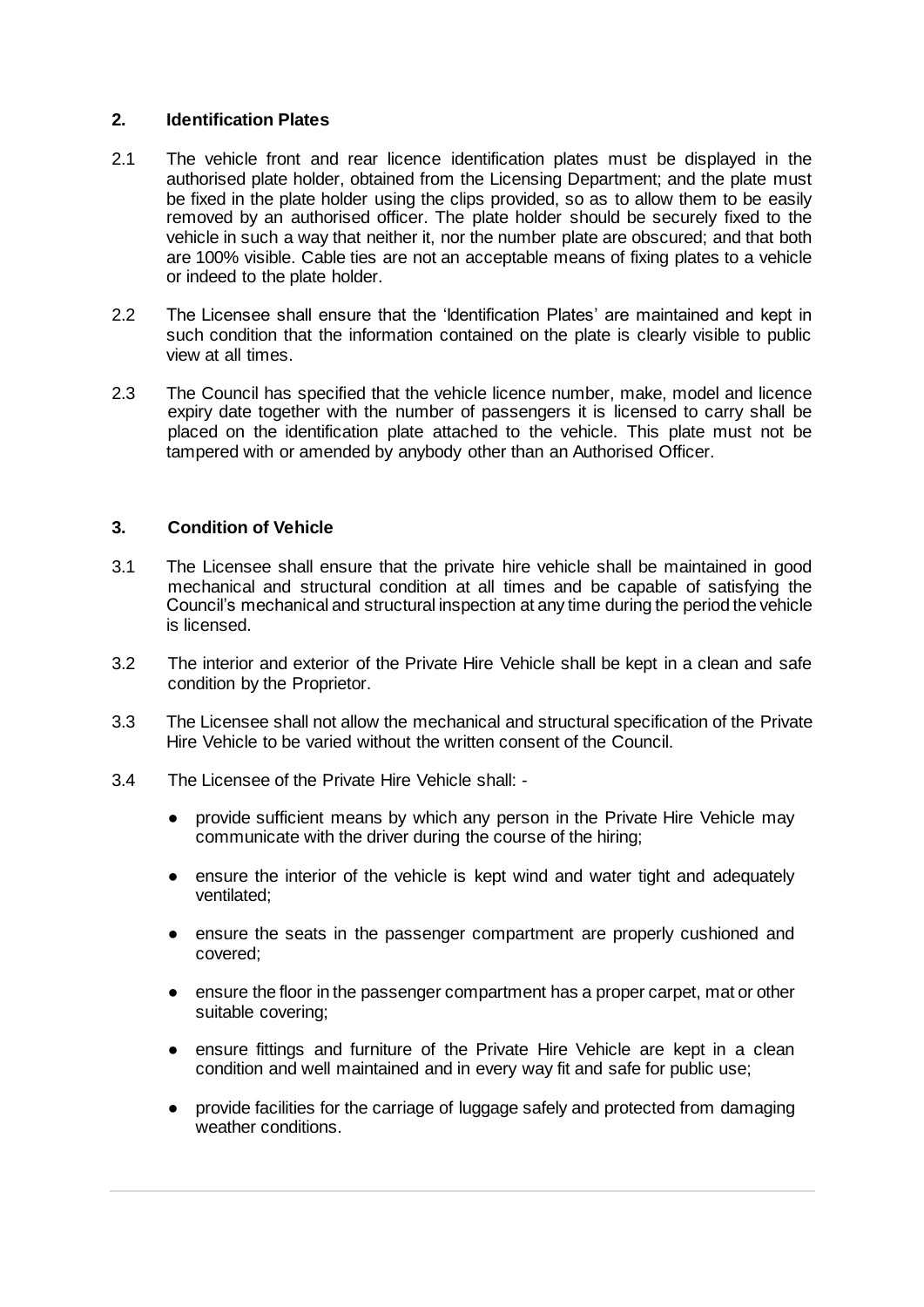- 3.5 All vehicles must undertake and pass any further Test at the Appointed Test Station in accordance with Council policy (Arrangements for vehicle testing are entirely the responsibility of the Licensee).
- 3.6 A daily vehicle check log must be completed by the driver of the vehicle at the beginning of each shift. The checks to be carried out are as follows:
	- Lights and indicators
	- Tyre condition, pressures and tread
	- Wipers, washers and washer fluid levels
	- Cleanliness inside and out
	- Bodywork no dents or sharp edges
	- Licence plates present and fixed in accordance with these conditions
	- Any internal discs on display and facing inwards so customers can see.
	- Door and bonnet stickers on display
	- Tariff sheet in display
	- Horn in working order

The Licensee shall record the above information and keep it in the vehicle at all times and make it available to an authorised officer upon request.

#### **4. Accidents**

4.1 The Licensee shall report to the Council, in writing, as soon as is reasonably practicable and in any case within 72 hours any accident causing damage materially affecting the safety, performance or appearance of the vehicle or the comfort or convenience of passengers. The report should contain full details of the accident damage including photos.

#### **5. Vehicle signage**

- 5.1 No sign, notice, flag or emblem or advertisement shall be displayed in or on any Private Hire Vehicle without the express permission of the Council.
- 5.2 The Licensee shall ensure that the Council issued mandatory bonnet and rear door and rear window signs are affixed permanently to the vehicle and are not removed whilst the vehicle is licensed.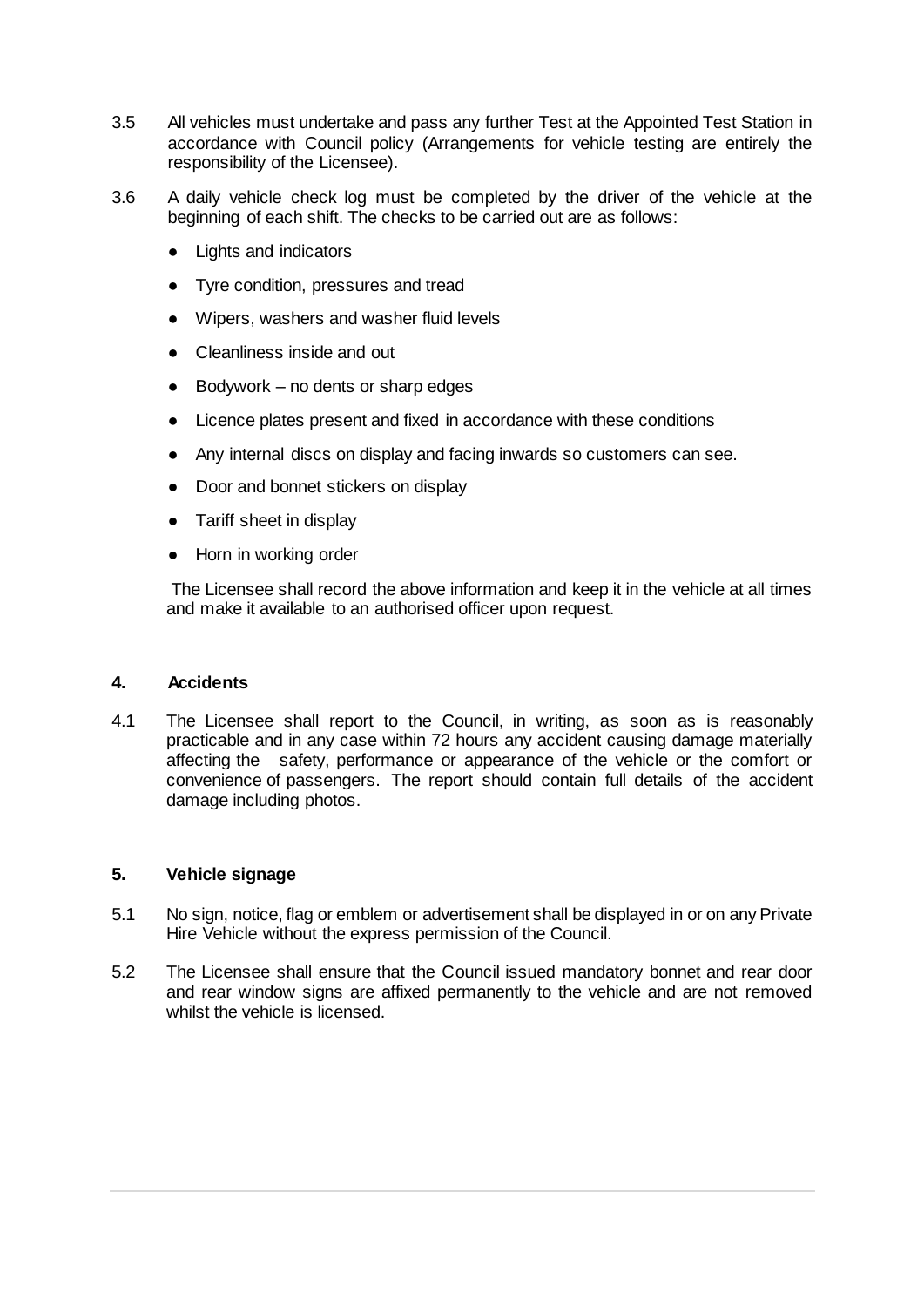#### **6. Assistance Dogs**

- 6.1 The Licensee shall permit any assistance dog to ride in the vehicle (in the control and custody of the passenger) and allow it to be carried in the front passenger seat footwell of the vehicles if required.
- 6.2 The location of the assistance dog must be agreed with the passenger at all times.
- 6.3 The Licensee will ensure that any certificates exempting drivers of the vehicle from duties to carry assistance dogs, are displayed visibly and prominently as prescribed by the Council.

#### **7. Other Animals**

7.1 Any other animal may be carried in the vehicle at the discretion of the driver and must be carried in the rear of the vehicle in the custody and control of the passenger.

#### **8. Meters**

- 8.1 If the vehicle is fitted with a meter:
	- The licensee shall ensure the meter is of a type approved by the Council and maintained in a sound mechanical condition at all times
	- The licensee shall ensure the meter is set to display any fare table which may be adopted by the private hire operator
	- The Council may ensure calibrate and seal, at the expense of the licensee, any meter which is to be used in the licensed vehicle
	- The licensee shall ensure the meter is illuminated and is located in a position where any hirer can see the fare easily
	- The licensee shall ensure that the words 'FARE' shall be printed on the face of the meter in clear letters so as to apply to the fare recorded thereon
	- The licensee shall ensure that the meter and any connected equipment is fitted securely without the risk of impairing the driver's ability to control the vehicle or be a risk to any person in the vehicle
	- No meter shall be replaced without the consent of an authorised officer of the council.

#### **9. Fare Tables**

9.1 The Licensee shall ensure that a copy of the current fare table is available, when not working for an 'app only' based operator, at all times, so it can be easily read by passengers.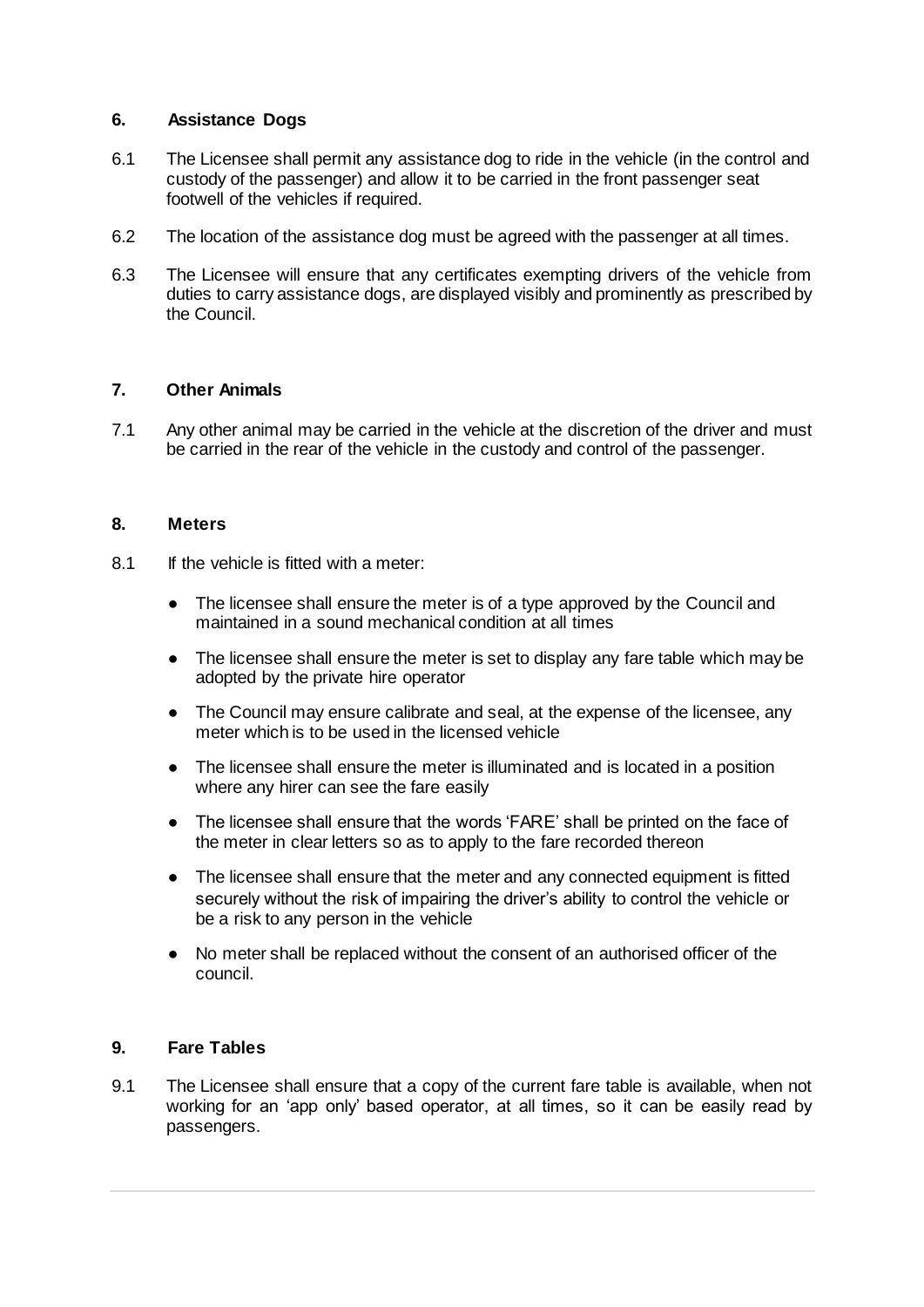9.2 The Licensee shall ensure that the fare table is not concealed from view or rendered illegible whilst the vehicle is being used for hire.

#### **10. Licence**

10.1 The Licensee shall retain a copy of the original private hire vehicle drivers' licences of all drivers driving the private hire vehicle and produce the same to an Authorised Officer or Police Constable on request.

#### **11. Convictions and Suitability Matters**

- 11.1 The licensee shall ensure they provide a relevant DBS certificate as required by the Council to assess their fit and proper status; and that it is kept up to date and remains 'valid' in line with the Council's policies.
- 11.2 The licensee will register and remain registered with the DBS Update Service to enable the Council to undertake regular checks of the DBS certificate status as necessary.
- 11.3 The licensee shall notify the Council if they are subject to any:
	- arrest or criminal investigation,
	- summons,
	- charge,
	- conviction,
	- formal/simple caution,
	- fixed penalty,
	- criminal court order,
	- criminal behaviour order or anti-social behaviour injunction,
	- domestic violence related order,
	- warning or bind over
	- or any matter of restorative justice

against them immediately in writing (or in any case within 24 hours) and shall provide such further information about the circumstances as the Council may require.

#### **12. Notifications and Licence Administration**

12.1 For the duration of the licence, the licensee shall pay the reasonable administration charge or fee attached to any requirement to attend training, or produce a relevant certificate, assessment, validation check or other administration or notification process.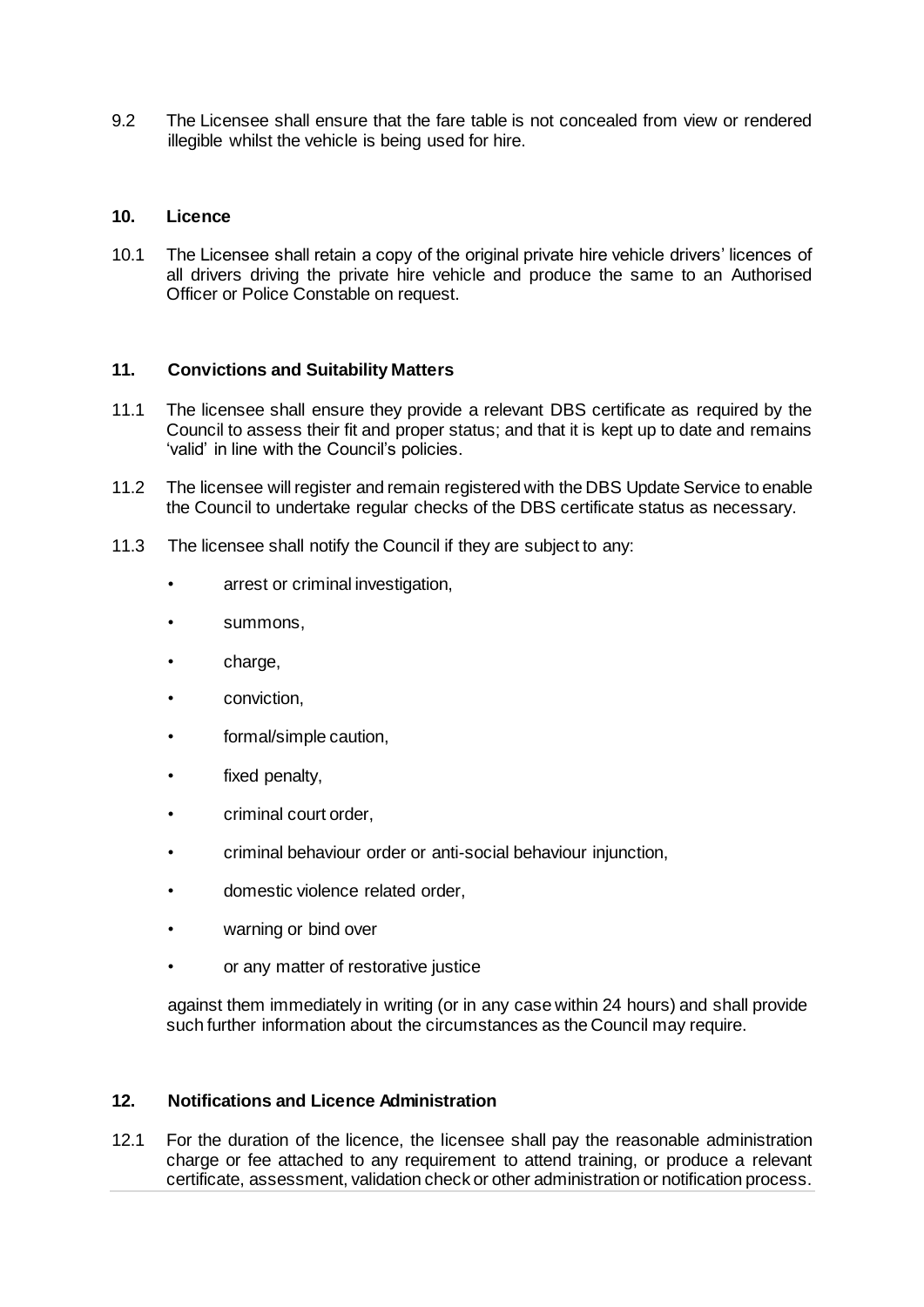- 12.2 The Licensee shall notify the Council in writing within 14 days of any transfer of ownership of the vehicle. The notice will include the name, address and contact details of the new owner.
- 12.3 The Licensee shall give notice in writing to the Council of any change of his address or contact details (including email address) during the period of the licence within 7 days of such change taking place.
- 12.4 If requested by an Authorised Officer the Licensee must provide, in the timescale requested, in writing, to Council the following information: -
	- The name of the driver and their badge number;
	- The address of the driver:
	- The company for whom the driver works for;
	- The date and time you hired / lent / leased / rented your vehicle to the driver;
	- Whose insurance the driver will be using the vehicle under;
	- Whether the driver will have sole use of the vehicle; if not sole use whom else will have access to the vehicle:
	- The expected duration the vehicle will be hired / lent / leased / rented to the driver

#### **13. CCTV**

13.1 The licensee shall ensure that, in accordance with any Council policy, that CCTV cameras are fitted and in good working order.

**NB: This proposed condition is subject to change and further consultation if CCTV is mandated either by GM or the Government. At this stage further conversations will take place with the Surveillance Commissioner and relevant parties.**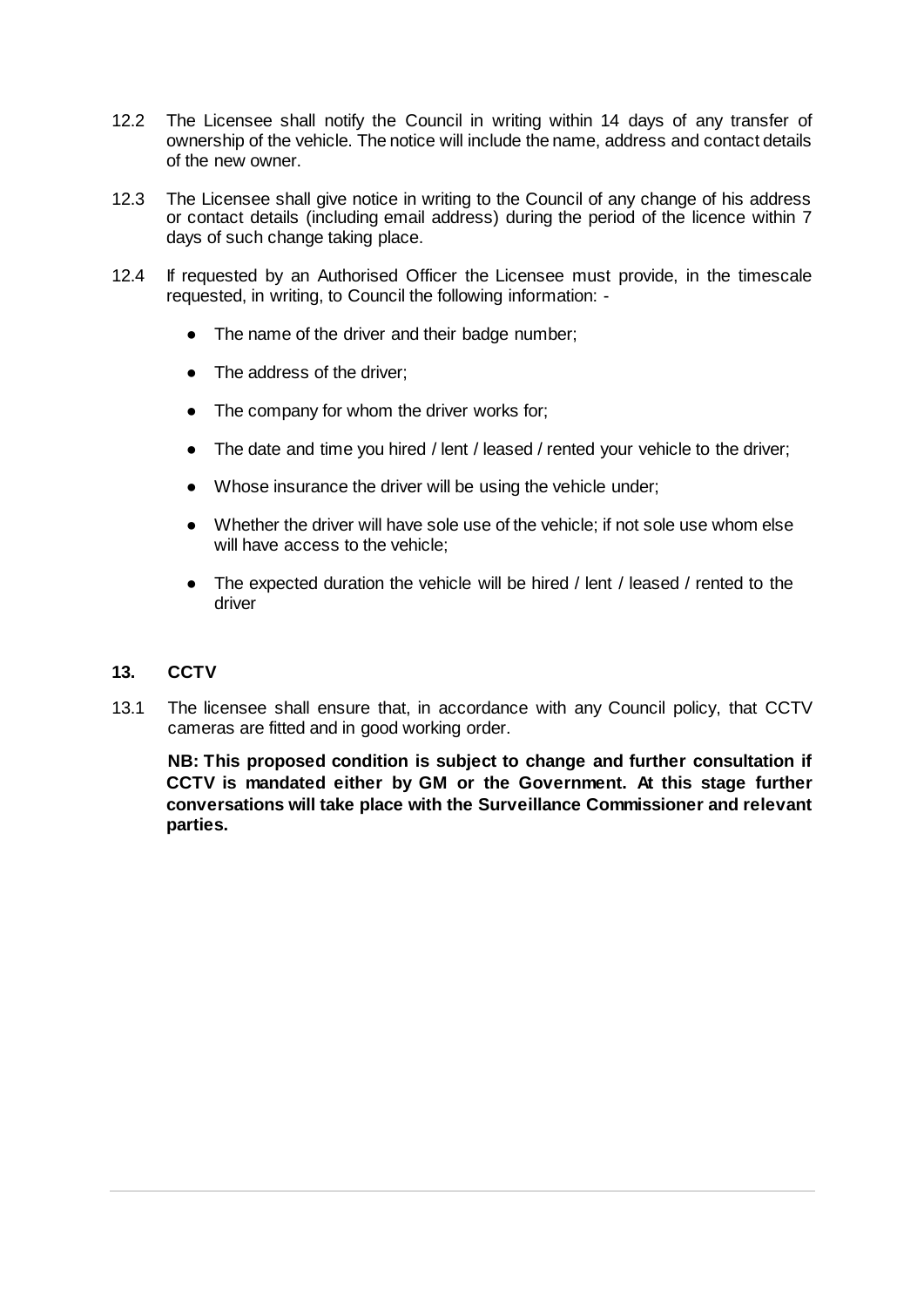# **PROPOSED HACKNEY CARRIAGE VEHICLE CONDITIONS**

This Licence is issued subject to compliance with the Council's current Hackney Carriage byelaws and the relevant provisions of the Town Police Clauses Act 1847 and the Local Government (Miscellaneous Provisions) Act 1976.

#### **1. Definitions**

"Appointed Test Station" a garage approved by the Council for the purposes of carrying out a Test

"Authorised Officer" any Officer of the Council authorised in writing by the Council for the purposes of the Local Government (Miscellaneous Provisions) Act 1976

"The Council" means ……………… Council

"Hackney Carriage" has the same meaning as in the Town Police Clauses Act 1847

"The Identification Plates" the plates issued by the Council for the purpose of identifying the vehicle as a hackney carriage

The "Licensee" is the person who holds the Hackney Carriage Vehicle Licence

"The Proprietor" means the person(s) who owns or part owns the private hire person who is in possession of the vehicle if subject to a hiring or hire purchase agreement.

"Taximeter" any device for calculating the fare to be charged in respect of any journey in a hackney carriage or private hire vehicle by reference to the distance travelled or time elapsed since the start of the journey, or combination of both

"Test" a compliance test of the vehicle undertaken at an Appointed Test **Station** 

"Vehicle" the vehicle licensed as a Hackney Carriage

Words importing the masculine gender such as "he" or "him" shall include the feminine gender and be construed accordingly.

Where any condition below requires the Licensee to communicate with the Council unless otherwise stipulated, all communication must be with the Council's Licensing Department.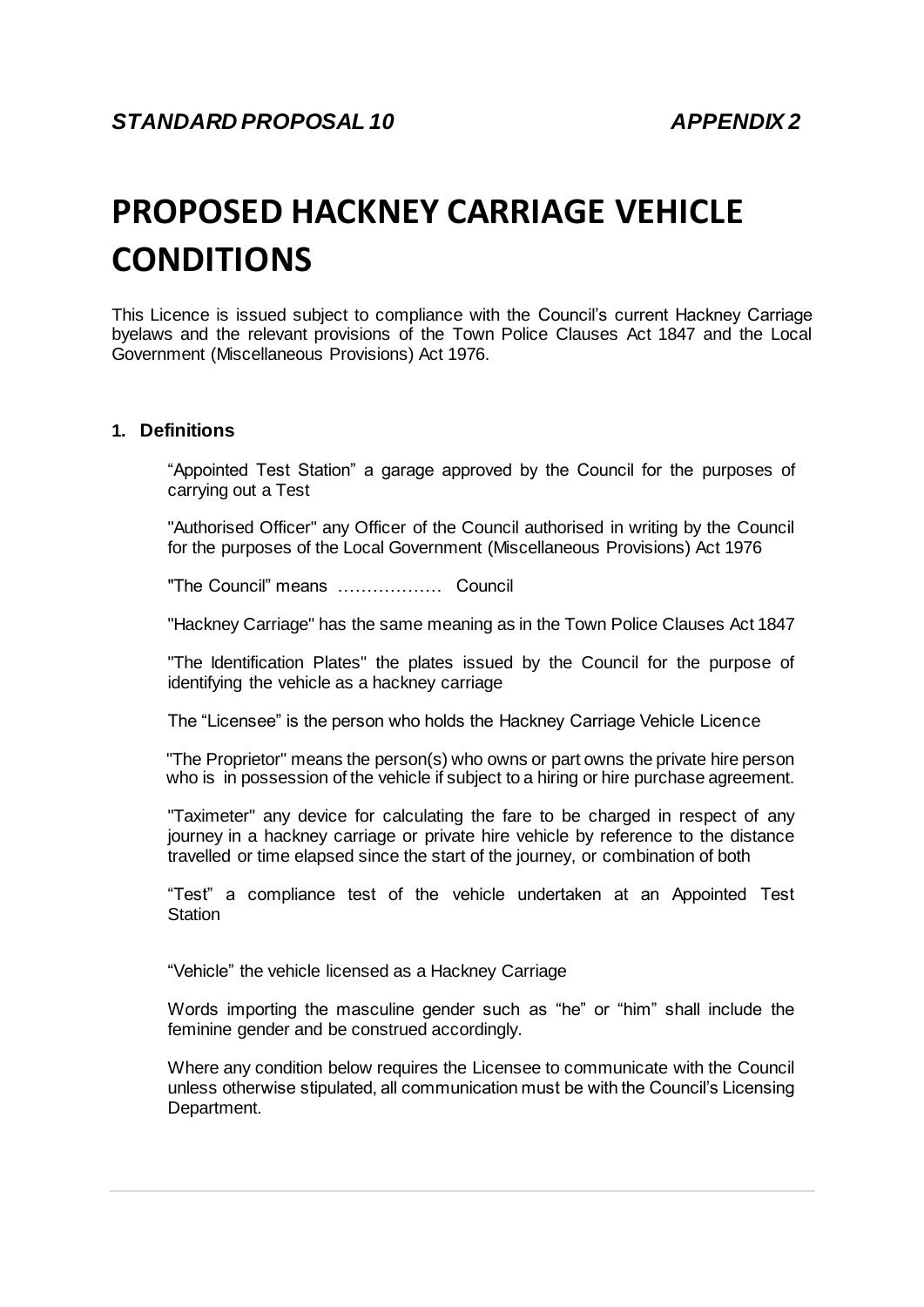#### **2. Identification Plates**

- 2.1 The front and rear vehicle identification plates must be displayed in the authorised plate holder, obtained from the Licensing Department; and that the plate must be fixed in the plate holder using the clips provided so as to allow them to be easily removed by an authorised officer. The plate holder should be fixed to the vehicle in such a way that neither it nor the number plate are obscured; and that both are 100% visible. Cable ties are not an acceptable means of fixing plates to a vehicle or indeed to the plate holder.
- 2.2 The Licensee of the vehicle shall ensure that the 'Identification Plates' are maintained and kept in such condition that the information on the plate is clearly visible to public view at all times.
- 2.3 The Council has specified that the vehicle licence number, make, model and licence expiry date together with the number of passengers it is licensed to carry shall be placed on the identification plate attached to the vehicle. This plate must not be tampered with or amended by anybody other than an Authorised Officer.

#### **3. Condition of Vehicle**

- 3.1 The Licensee shall ensure that the vehicle is always maintained in a good mechanical and structural condition and be capable of satisfying the Council's mechanical and structural inspection at any time during the period of the licence.
- 3.2 The interior and exterior of the Hackney Carriage shall be kept in a clean condition by the Proprietor.
- 3.3 The Licensee shall not allow the mechanical and structural specification of the vehicle to be varied without the consent of the Council.
- 3.4 The Licensee of the vehicle shall:
	- provide sufficient means by which any person in the vehicle may communicate with the driver during the course of the hiring;
	- ensure the interior of the vehicle to be kept wind and water tight and adequately ventilated;
	- ensure the seats in the passenger compartment are properly cushioned and covered;
	- cause the floor in the passenger compartment to be provided with a proper carpet, mat or other suitable covering;
	- ensure fittings and furniture of the vehicle are kept in a clean condition and well maintained and in every way fit and safe for public use;
	- provide facilities for the carriage of luggage safely and protected from damaging weather conditions.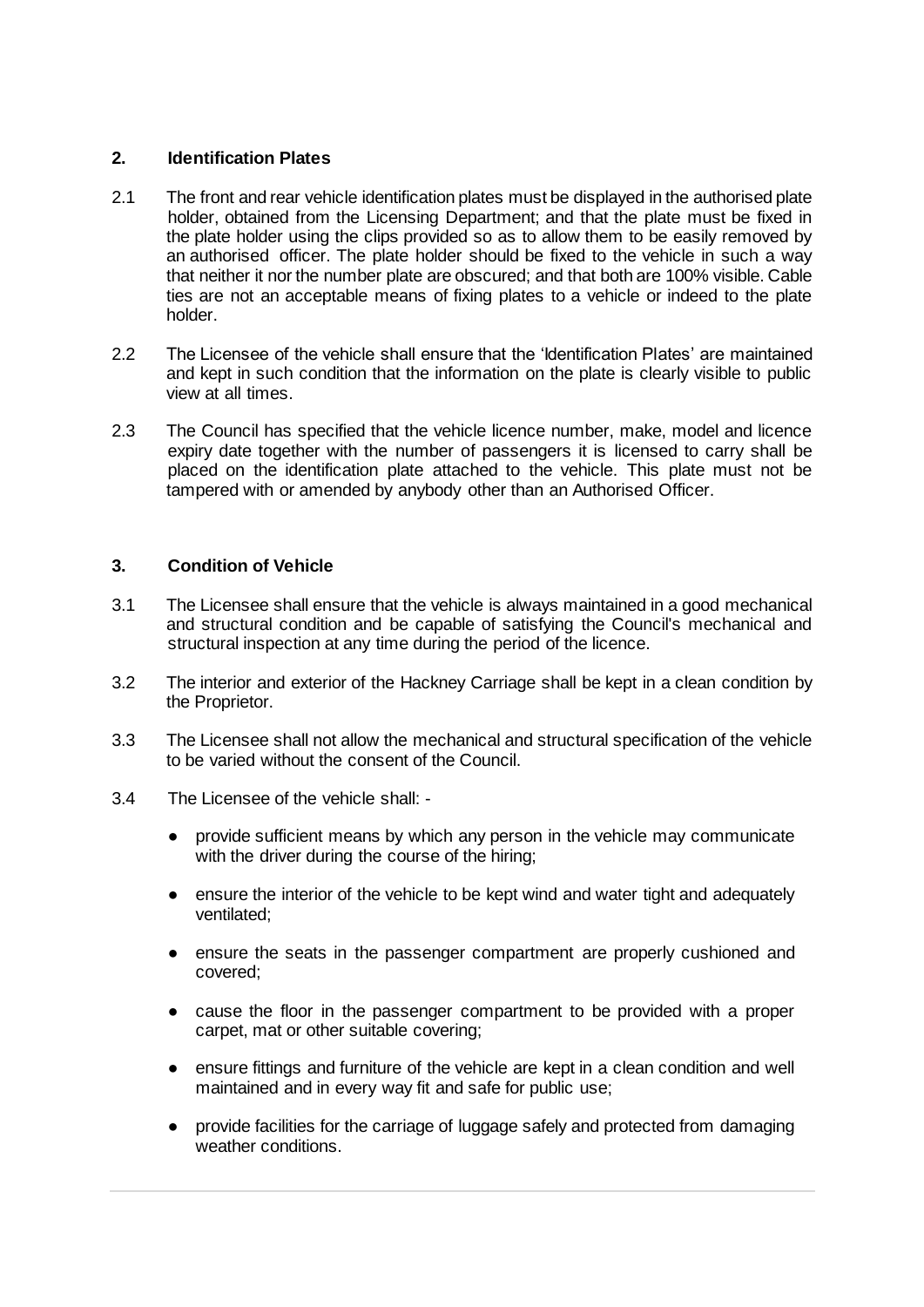- 3.5 All vehicles must undertake and pass any further Test at the Appointed Test Station in accordance with Council policy (Arrangements for vehicle testing are entirely the responsibility of the Proprietor).
- 3.6 The Licensee must ensure that a daily vehicle check log must be completed by the licensee or driver(s) of the vehicle at the beginning of each shift. The checks to be carried out are as follows:
	- **Lights and indicators**
	- Tyre condition, pressures and tread
	- Wipers, washers and washer fluid levels
	- Cleanliness inside and out
	- $B$ odywork no dents or sharp edges
	- Licence plates present and fixed in accordance with these conditions
	- Any internal discs on display and facing inwards so customers can see.
	- Door and bonnet stickers on display
	- Tariff sheet in display
	- Horn in working order
- 3.7 The Licensee shall ensure that he or the driver shall record the above information and keep it in the vehicle at all times and make it available to an authorised officer upon request.

#### **4. Accidents**

4.1 The Licensee shall report to the Council, in writing, as soon as is reasonably practicable and in any case within 72 hours any accident causing damage materially affecting the safety, performance or appearance of the vehicle or the comfort or convenience of passengers. The report should contain full details of the accident damage including photos.

#### **5. Advertisements**

5.1 The Licensee may only display advertisements on the outside of a London Style Hackney Carriage which must comply with the Council's policy and for which consent has been provided by an Authorised Officer.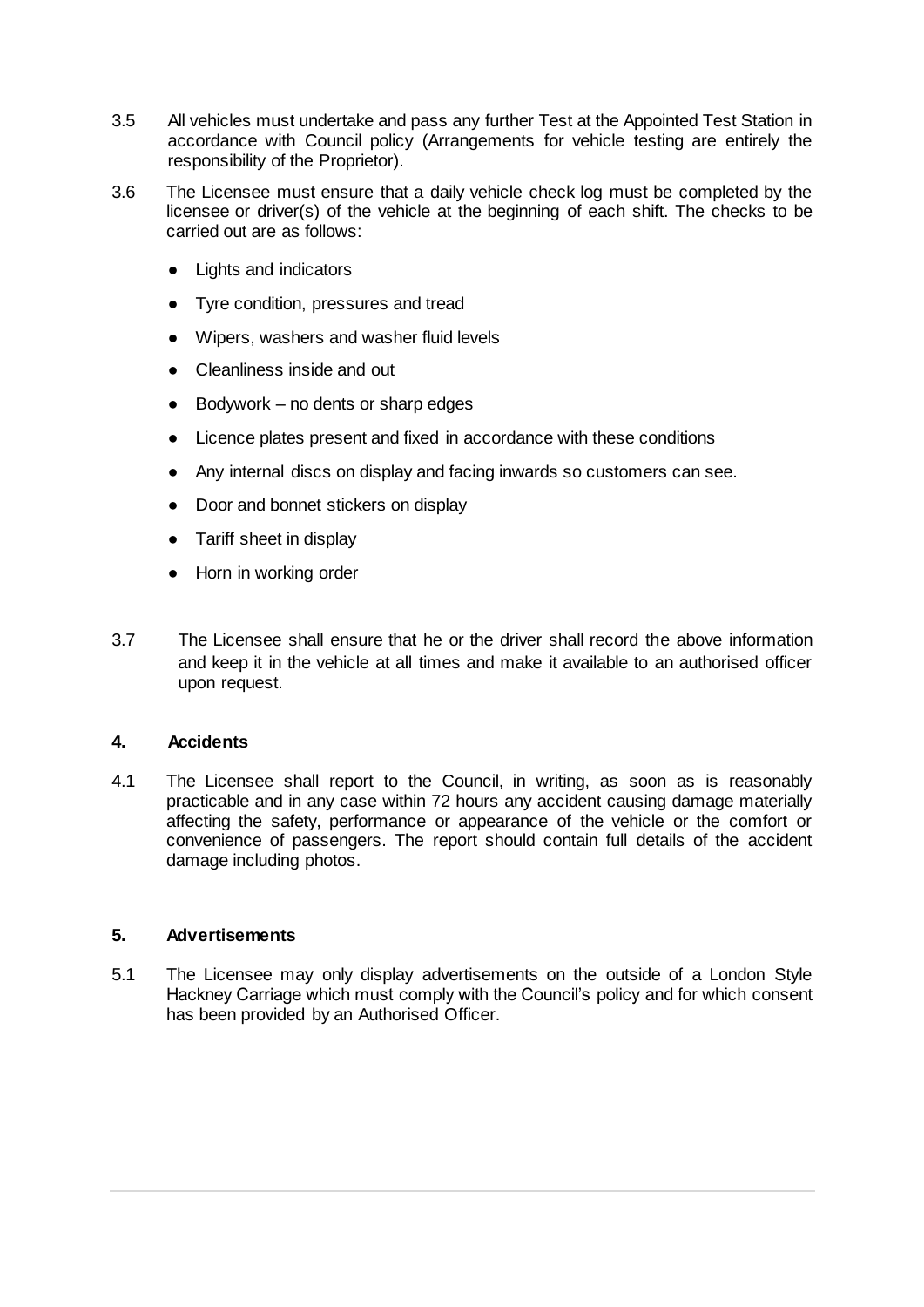#### **6. Vehicle Signage**

- 6.1 The Licensee will not allow any sign, notice flag, emblem or advertisement to be displayed in or from any Hackney Carriage Vehicle without the express permission of the Council
- 6.2 The Licensee will ensure that any mandatory signs be affixed permanently to the vehicle as directed by the Council and are not removed whilst the vehicle is licensed.

#### **7. Assistance Dogs**

- 6.1 The Licensee shall permit any assistance dog to ride in the vehicle (in the control and custody of the passenger) and allow it to be carried in the front passenger seat footwell of the vehicles if required.
- 6.2 The location of the assistance dog must be agreed with the passenger at all times.
- 6.3 The Licensee will ensure that any certificates exempting drivers of the vehicle from duties to carry assistance dogs, are displayed visibly and prominently as prescribed by the Council.

#### **8. Other Animals**

8.1 Any other animal may be carried in the vehicle at the discretion of the driver and must be carried in the rear of the vehicle in the custody and control of the passenger.

#### **9. Taximeters**

- 9.1 The Licensee shall ensure the vehicle is fitted with a Council approved, tested and sealed Taximeter before plying or standing for hire and shall use the approved meter only.
- 9.2 The Licensee shall ensure that the Taximeter is located within the vehicle in accordance with the reasonable instruction of an authorised officer, and sufficiently illuminated that when it is in use, it is visible to all passengers.
- 9.3 The Licensee shall ensure that the authorised Taximeter is maintained in a sound mechanical/electrical condition at all times and programmed to calculate the fare in accordance with the current fares tariffs fixed by the Council.
- 9.4 The Licensee shall ensure that the 'for hire' sign is extinguished when the fare commences, and the taximeter is brought into operation.
- 9.5 The Licensee shall ensure that the 'for hire' sign is not illuminated when the vehicle is outside of its licensing district.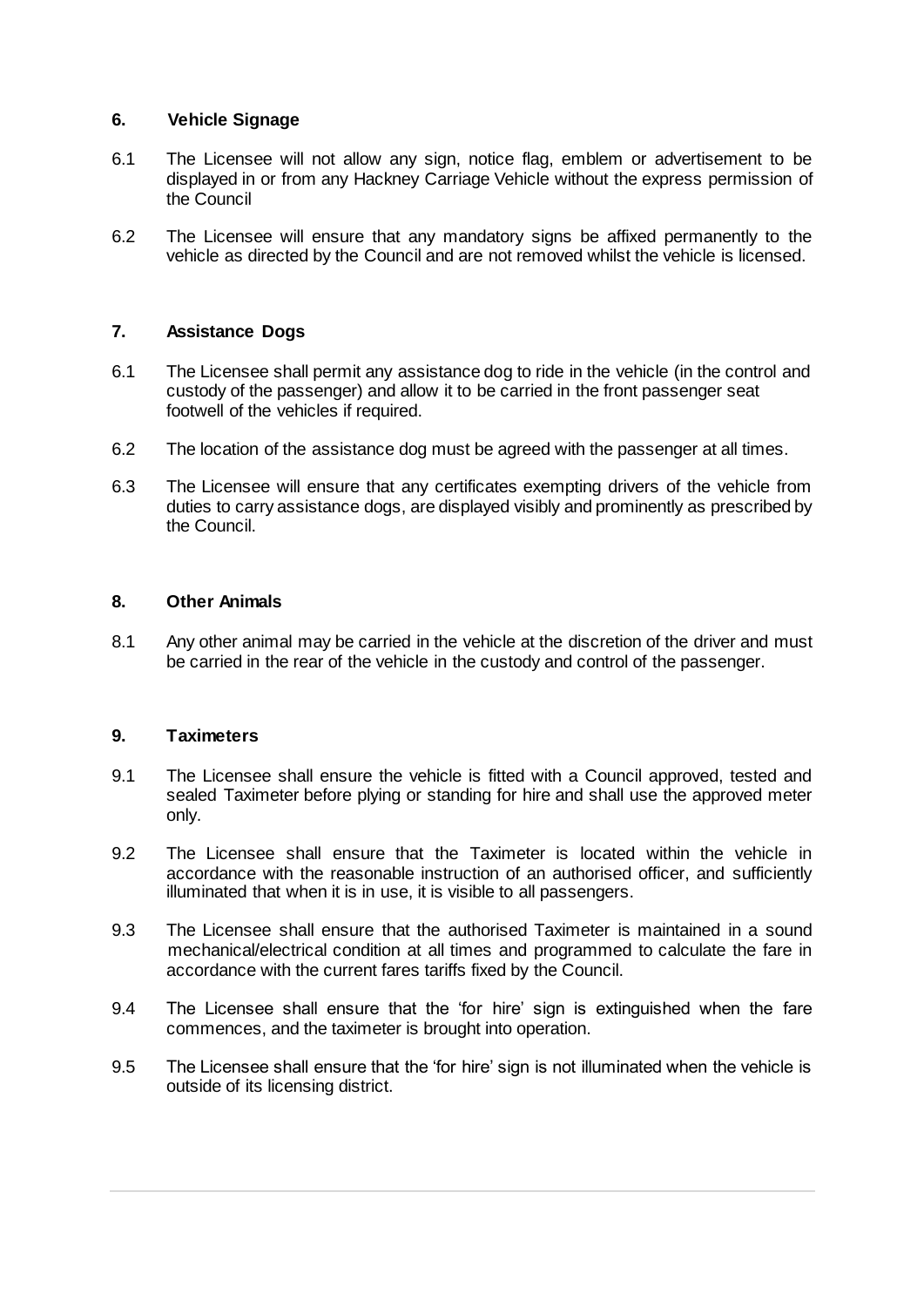#### **10. Tampering with Taximeters**

10.1 Taximeters must not be tampered with by anybody other than an Authorised Officer or an approved contractor approved by the Council.

#### **11. Fare Table**

11.1 The Licensee shall ensure that a copy of the current fare table supplied by the Council is displayed and visible at all times so that it can be easily read by passengers.

#### **12. Drivers Licence**

12.1 The Licensee shall retain copies of the hackney carriage drivers' licence of each driver of his vehicle and produce the same to an Authorised Officer or Police Officer on request.

#### **13. Communication Equipment**

13.1 The Licensee shall ensure that any communication equipment, used to communicate with passengers, fitted to his Hackney Carriage is at all times kept in a safe and sound condition and maintained in proper working order.

#### **14. Convictions and Suitability Matters**

- 14.1 The licensee shall ensure they provide a relevant DBS certificate as required by the Council to assess their fit and proper status; and that it is kept up to date and remains 'valid' in line with the Council's policies.
- 14.2 The licensee will register and remain registered with the DBS Update Service to enable the Council to undertake regular checks of the DBS certificate status as necessary.
- 14.3 The licensee shall notify the Council if they are subject to any:
	- arrest or criminal investigation,
	- summons,
	- charge,
	- conviction.
	- formal/simple caution,
	- fixed penalty,
	- criminal court order,
	- criminal behaviour order or anti-social behaviour injunction,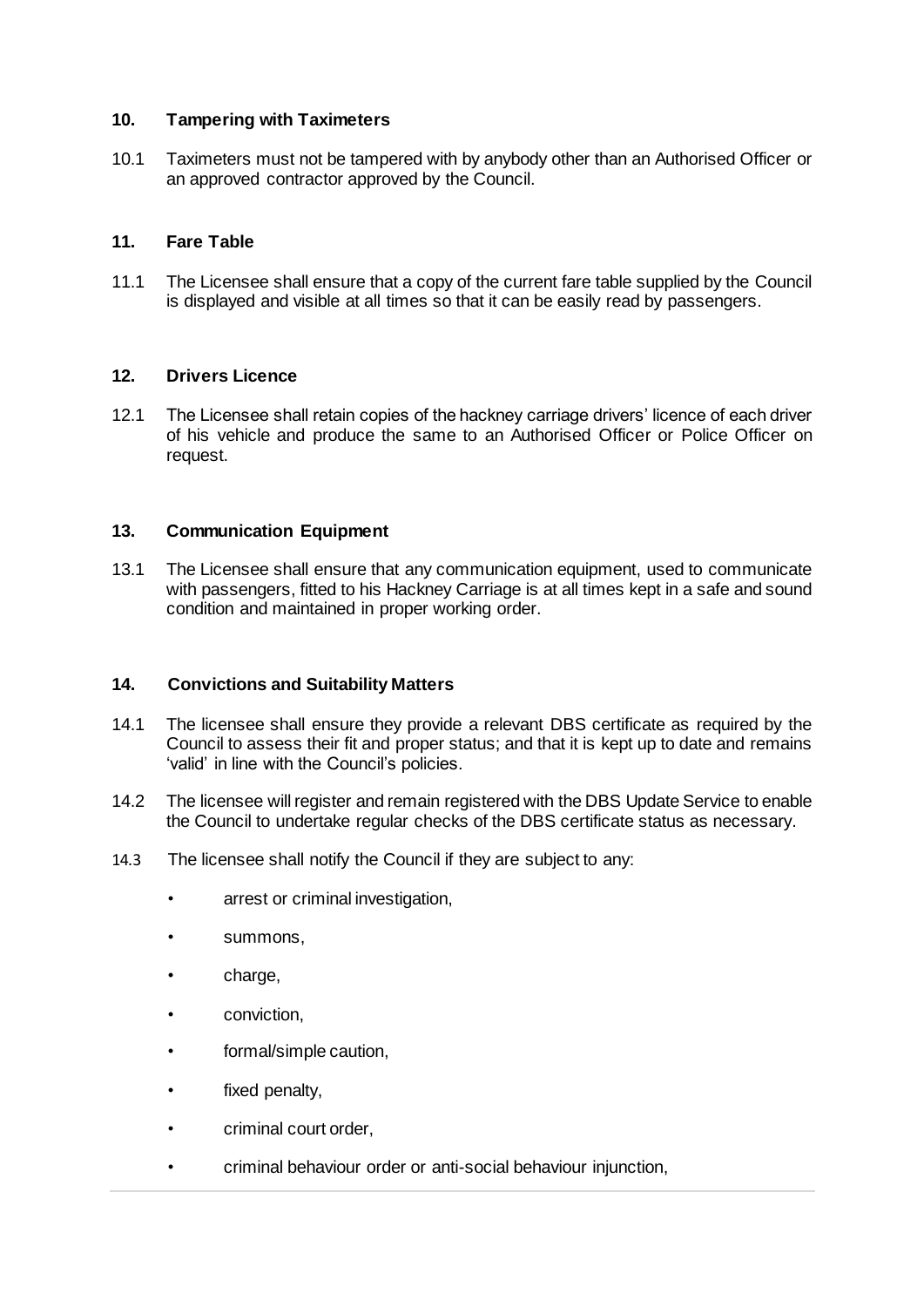- domestic violence related order,
- warning or bind over
- or any matter of restorative justice

against them immediately in writing (or in any case within 24 hours) and shall provide such further information about the circumstances as the Council may require.

#### **15. Notifications and Licence Administration**

- 15.1 For the duration of the licence, the licensee shall pay the reasonable administration charge or fee attached to any requirement to attend training, or produce a relevant certificate, assessment, validation check or other administration or notification process.
- 15.2 The Licensee shall notify the Council in writing within 14 days of any transfer of ownership of the vehicle. The notice will include the name, address and contact details of the new owner.
- 15.3 The Licensee shall give notice in writing to the Council of any change of his address or contact details (including email address) during the period of the licence within 7 days of such change taking place.
- 15.4 If requested by an Authorised Officer the Licensee must provide, in the timescale requested, in writing, to Council the following information: -
	- The name of the driver and their badge number;
	- The address of the driver;
	- The company for whom the driver works for;
	- The date and time you hired / lent / leased / rented your vehicle to the driver;
	- Whose insurance the driver will be using the vehicle under;
	- Whether the driver will have sole use of the vehicle; if not sole use whom else will have access to the vehicle;
	- The expected duration the vehicle will be hired / lent / leased / rented to the driver

#### **16. Intended Use**

16.1 The Licensee of the Hackney Carriage vehicle licence shall ensure that an accurate and contemporaneous record is made and maintained either by himself or the driver of the vehicle, of all uses of the vehicle when being used to fulfil pre-booked hiring's on behalf of a private hire operator licensed by another local authority;